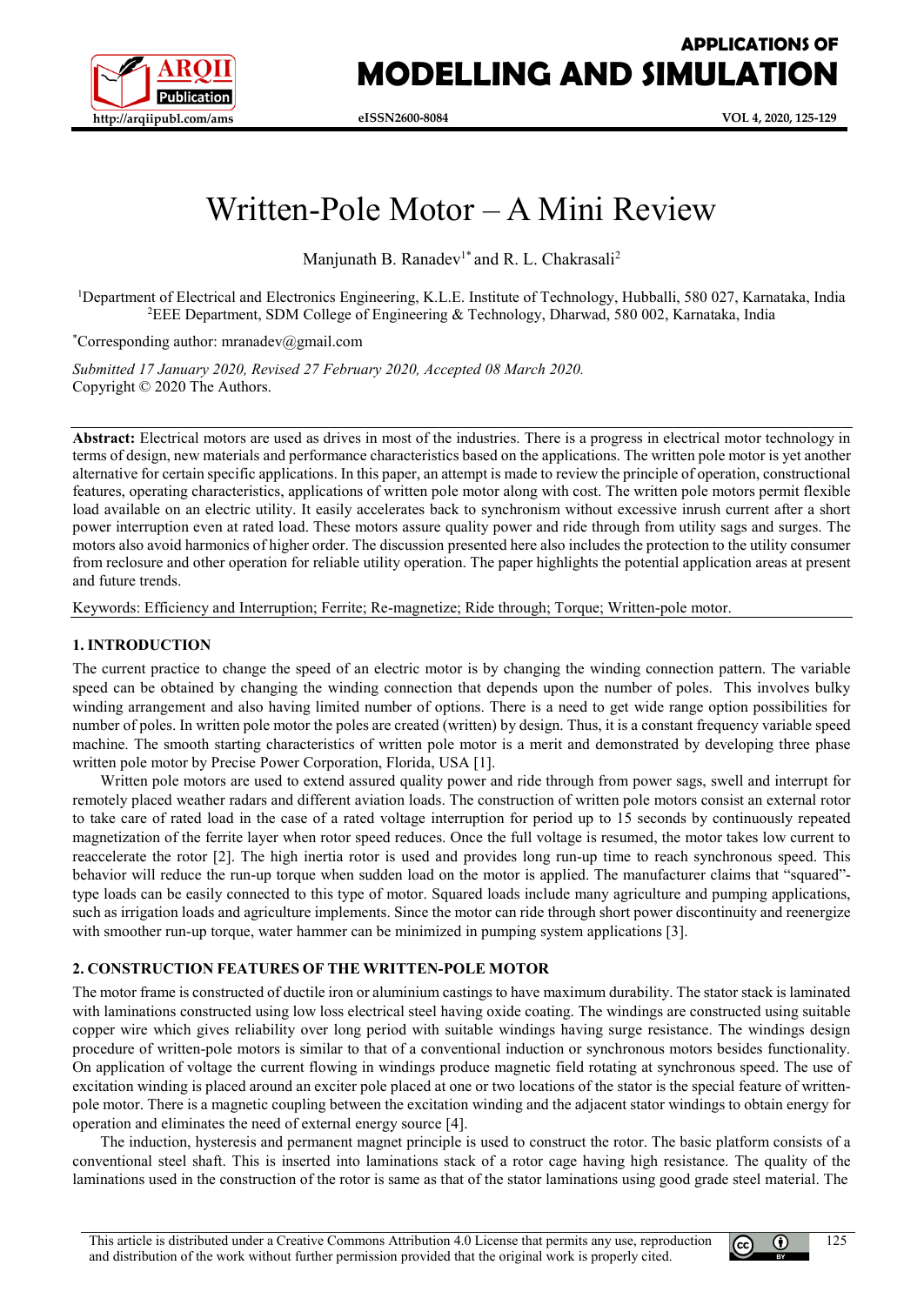

 $(a)$  (b) Figure 1. Construction of a written-pole machine: (a) with inner rotor (b) with outer rotor. 1. Stator, 2. Rotor, 3. Stator exciter pole, 4. Rotor ferromagnetic layer. Curtsy Precise Power Corporation, Palmetto, FL, U.S.A

machine can be found in two arrangements one with inner rotor and another with outer rotor as shown in Figure 1.

The centre portion of rotor makes use of high grade lamination having high resistance cage made up of carbon steel bars along with end rings. The high slip and high power factor during starting can be obtained by suitable cross sectional area and resistivity of the rotor cage.

The active surface of the rotor is coated with a magnetic material layer. The material composition is highly anisotropic SrO·n Fe2 O3 and the thickness is ranging from 15 to 30 mm with oriented direction based on the size and capacity of the machine. The ferrite material used in the rotor appears similar to the magnetic material found in conventional permanent magnet synchronous motors to achieve and maintain its magnetization throughout the normal range of operation. While the machine is in operation, the exciter pole will magnetizes magnetic layer in the required pattern [5]. A little literature is available and reveals that there is an effort to present the construction, working principle and functional parameters of three phase written-pole motors and the analysis is quite complex. To address the electromagnetic phenomena, the use of finite element related software will help in modeling the machines to analyze for finer aspects [6, 7].

#### **3. STARTING CHARACTERISTICS**

Three modes of operations viz start; transition and run are possible with written-pole machine based on the speed of the machine. In starting mode, the motor starts accelerating to reach the rated speed and will develop large amount of hysteresis and induction torque. The hysteresis torque is the result of the magnetic field due to stator, which is strong to magnetize ferrite material placed on the rotor to produce useful torque. The properties of rotor cage determine the magnitude of starting current and induction torque produced in this mode.

In transition mode excitation winding begins to influence the magnetic geometry of the rotor. In this mode motor attains electrical synchronism allowing it to produce synchronous torque though it is not running at synchronous speed. The current in excitation winding changes with one complete positive and negative cycle. An alternating field is produced. This induces pair of north and south poles on the magnetic layer which is present on the rotor. The rotor accelerates developing maximum torque to synchronous speed is due to the phase relation between the poles induced and the rotating field of the stator.

These poles form proper combination of electrical and mechanical phase angles to develop the torque irrespective of the rotor speed or prior pattern of the pole. This results in getting the magnetic pole pattern developed by excitation winding rotating in electromagnetic synchronization with the field of the stator windings though it is not physically rotating in synchronism with stator field.

In case of mismatch of magnetic material polarity passing under the excitation winding and polarity of magnetic field set up by the excitation winding. The polarity of the magnet is changed in reverse direction to suit the field produced by the excitation winding. Large number of smaller poles with shorter spans is produced during low speeds. At higher speed smaller number of larger poles having larger spans is produced. This concept is similar to the continuous tape looping in a recording system.

The excitation winding is so designed to control the phase angle between the current used for excitation and the current flowing in the stator winding. This will set up the torque angle between the poles of the rotor and the rotating field produced by the stator. This phase angle helps to attain maximum torque available during the transition period or to provide leading power factor operation at the highest specified load. Written-pole motors switch over to run mode upon attaining its specified synchronous speed. The charging of excitation winding is turned off as it is not required in this mode of operation so that the motor continue to work as synchronous motor with permanent magnet arrangement [8]. The written-pole motors develop large synchronous torque below the synchronous speed as shown in Figure 2.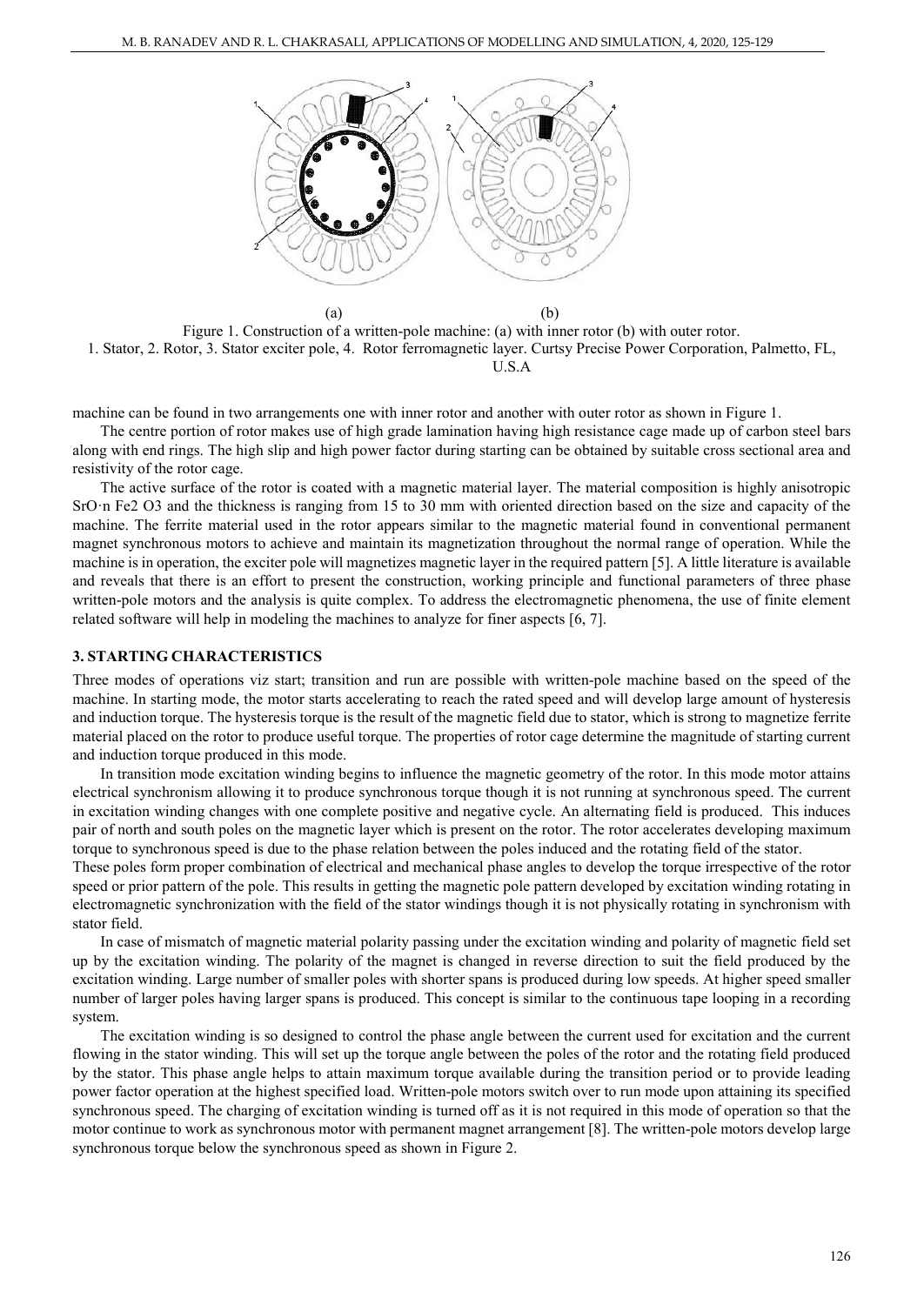

Figure 2.Torque vs. speed characteristic of a written-pole motor



Figure 3. Specifications of 1-φ written-pole motor Curtsy Precise Power Corporation, Palmetto, FL, U.S.A.



Figure 4. Rating in HP vs. efficiency in % for 4-pole, 240 Volt single-phase written-pole motor Curtsy Precise Power Corporation, Palmetto, U.S.A.

#### **4. SPECIFICATIONS AND PERFORMANCE**

Precise Power Corporation, Palmetto, U.S.A. is in to the development and manufacture of single phase written-pole motors and can develop high starting torque per ampere. Single phase ratings of written-pole motors TEFC can be in the range of 15 to 100 HP. It can start with high inertia loads. The full load torque for different rating motors is shown in Figure 3.

It is learnt that the starting current of written-pole motor is 1/3 or less than that taken by same capacity induction motor. Single phase applications recommend the use of written-pole motors as the starting current is relatively low. Many utilities insist starting current restriction on large single phase motors, typically when the associated voltage drop is more than 3%. The efficiency of written-pole motors is relatively high. Figure 4 depicts efficiency in % for different rating motors.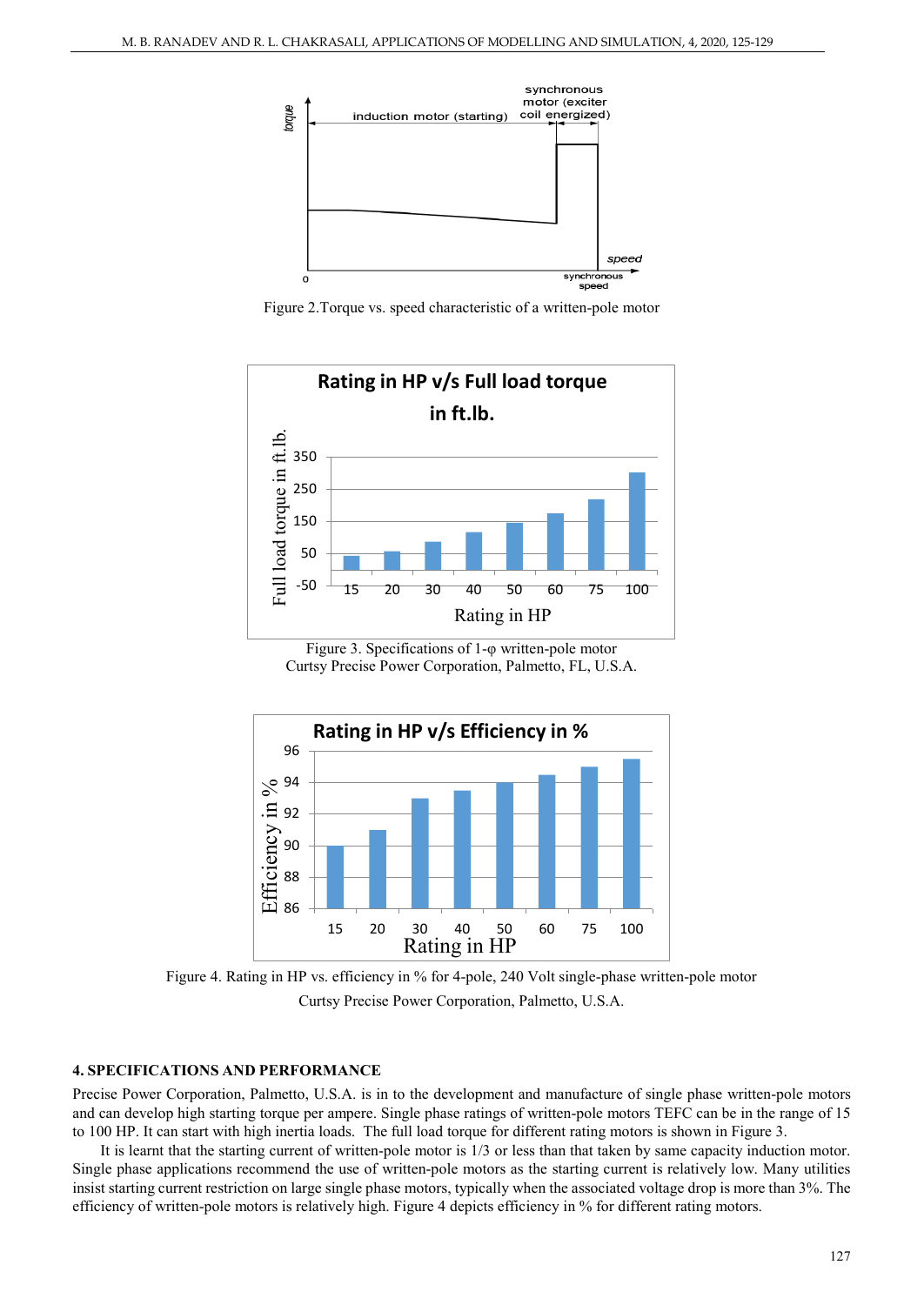These motors also yield many desirable characteristics such as starting line current of lower magnitude, operation at UPF and relatively higher power factor at the time of starting, which gives smooth start, low harmonic content and instantaneous restart after momentary power interruptions (MPIs). This eliminates flicker and line voltage sags. Hence, 1-φ written-pole motors are preferred for applications in villages having single phase reticulation systems [9].

A prototype written-pole motor exhibits exceptional operating efficiency with the reported value of efficiency of 94.2% at full load and 94.5% at 115% of full load. The motor efficiency is high and power factor is nearly unity when it operates at rated load and the temperature rise is within the limits. Because of increase in friction and windage the external rotor design suffers from decrement in efficiency of approximately 2% [10].

#### **5. TARGET APPLICATION AREAS**

The installation of electric motors virtually eliminates harmful emissions at the irrigation site, while typically reducing the user's energy costs by more than 60%. Certain rural applications require high output power motors capable of operating on single phase power supplies, e.g., oil fields, gas fields, sewage lift stations, crop irrigation, grain drying and handling, lake aeration and roller mills. Written-pole motors provide a feasible solution with both economic and environmental benefits. The starting demand of a written-pole single phase motor is generally about 25 to 30 percent of the starting demand of a similar capacity single or three phase induction motor, dramatically reducing electrical demand and objectionable voltage flicker on utility distribution systems. The written-pole motors can safely accelerate inertial loads of at least 10-20 times that of a conventional high efficiency squirrel cage induction motor. The written-pole motor can drive such loads without electronics in the power path. In case of a heavy sudden overload the written-pole motor increases the pull-in torque and resynchronizes easily. It is also capable of repeated starts in a short time without overheating, which gives better reliability, efficiency and ruggedness. The slow start up speed is beneficial in some applications such as water pumps. Since the slow speed can prevent water hammering that is prevalent in water pumping applications with fast ramp up speeds of conventional motors

#### **6. ELECTRIC UTILITY PROTECTION FROM ELECTRONIC LOADS**

The population growth of computers and other advanced electronic equipment made feasible for new demands on the electric utility network. The input impedance of these loads is often highly non-linear. This results into abnormally high harmonic currents and noise levels in the distribution system. Due to these and other problems, it is becoming more important not only to isolate critical loads from the electric utility supply variations but also to protect the distribution system components from these nonlinear loads. The chosen protective scheme must meet the customer needs in the most cost effective way. However, the proper choice of a power conditioning system can also serve to extend protection to the utility.

Two widely applied power conditioning devices are the battery powered solid-state inverter an uninterruptable power system (UPS) and the Motor-Generator (M-G) set both are capable of offering reasonable protection to critical loads. Unfortunately, battery chargers for the solid state UPS are themselves non-linear loads and hence do not provide much help for the high harmonic current problem on the utility side. When solar and wind energy sources produce power and the same is injected in to the grid but there are certain technical challenges such as avoiding variation in frequency and voltage levels, generation of harmonics and non-linear behavior. This will happen because of the intermittency observed with solar and wind due to change in intensity of light and wind velocity respectively. In certain occasions it requires islanding due to the aforesaid parameters deviating from the preset values during transmission and distribution [11].

The conventional M-G set completely isolate the utility system from the loads and offers better protection for the utility from these non-linear loads. However, the conventional MG set can supply only a short "ride-through" time about 0.1 to 0.3 seconds at load and within typical frequency limits. This is generally not enough to extend protection from power interruptions for most critical loads. Hence, as a consequence battery systems are usually used to achieve longer "ride-through" time. Further, for the conventional M-G set, it is difficult to start and may cause high surge current on the utility system after a very short power interruption.

The combined operation of written-pole motor generator unit will help for effective ride-through operation. The first commercially available motor is 42 HP, 3-φ motor drive which has high inertia rotor assembly to have effective "ride-through" for defined time when there is an interruption in the input supply. Here 28 kW, 35 kVA, three-phase written-pole M-G set maintains a constant frequency output even when the rotational speed is changing. A 15 seconds ride through can be obtained during power interruption by suitably designing MG set such that delivering full load, while speed changes from 3600 rpm to 3150 rpm [12].

It completely protects the utility distribution system from abusive loads and customers from line transients. Also provide enough time to the customers to start a stand by engine generator set for virtually 100% protection from long term interruptions caused by power distribution system failure. Application of this new M-G set not only provides the utility customer with highly cost effective and superior power protection but also offers the utility system the maximum protection from the customer's non-linear loads.

#### **7. CONCLUSION**

The review reveals that written-pole technology is progressing with many advantages over the existing drives. The writtenpole motor has feasible construction features. The capability of motor operating in three modes namely start, transition and run will help the motor to accelerate to reach the rated speed with reasonable torque developed avoiding inrush current. The